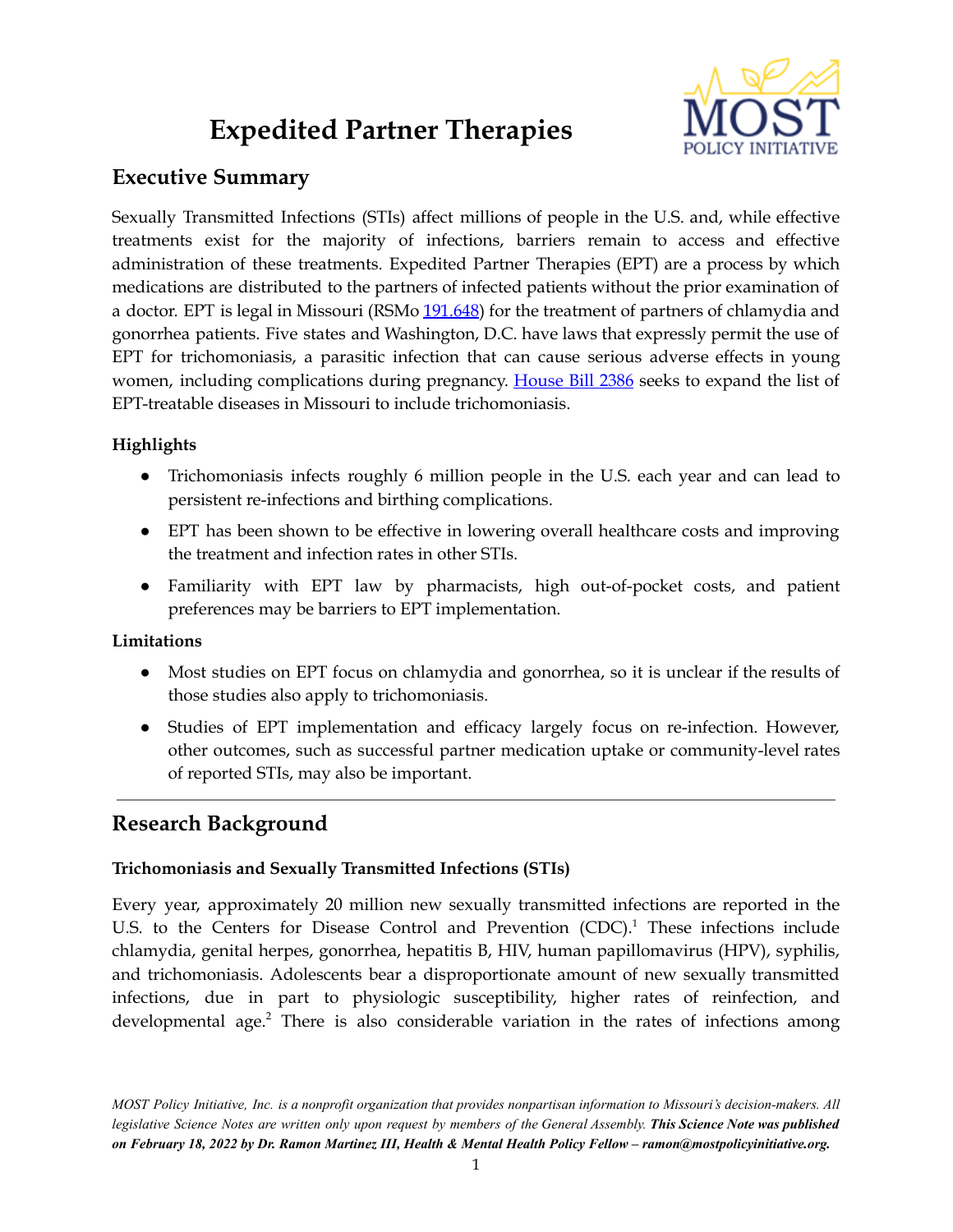racial/ethnic groups in the U.S., with Black and Hispanic populations representing a disproportionately large rate of infections compared to White populations. 1

Trichomoniasis (a genital tract infection caused by the parasite *Trichomonas vaginalis*) is an infection that most commonly causes symptoms in women of childbearing age, and worldwide is the most common sexually transmitted non-viral infection among women aged 15-49 years. 3 Symptoms of infection for women can include vaginal discharge, vaginal itching and irritation, painful urination, and pain during intercourse. Symptoms for men can include urethritis (urethral discharge) and pain during urination. $4,5$  If left untreated, trichomoniasis has been associated with increased pre-term deliveries, pre-labor rupture of membranes, and low infant birth weight.<sup>3</sup> In 2018, the number of annual reported trichomoniasis infections in the U.S. were 3,278,000 for men and 3,536,000 for women. <sup>6</sup> The average estimated medical cost for a trichomoniasis infection is \$5 for men and \$36 for women. 7

Given the high rate of asymptomatic infections, general screening procedures for trichomoniasis are not robust, making the true rate of infections unknown. The recommended treatment for trichomoniasis is a 7-day course of the antibiotic metronidazole, which can have significant side-effects if used long-term (including nausea, changes in brain function, nerve pain). Further, between 5-10% of infections can become resistant to treatments, and infections may persist for months or years. <sup>4</sup> Left untreated, trichomoniasis can lead to atypical pelvic inflammatory disease and cervical intra-epithelial neoplasia, while in men it can lead to prostatitis, epididymitis, urethral stricture disease, infertility, and an increased risk for HIV in both.<sup>5,8</sup> Another 2018 study found that Black people are eight times more likely to have a trichomoniasis infection than White people. <sup>4</sup> Re-infections from an untreated sexual partner can cause persistent symptoms, and given that contact tracing for trichomoniasis is not required in the U.S., adequate identification and treatment can be difficult.

### **Expedited Partner Therapy**

Expedited Partner Therapy (EPT) is a tool used to assist the low identification and treatment rates of STIs by providing prescriptions or medications to sexual partners of known infected individuals without clinical assessment. Two primary methods of EPT exist: 1) a patient-delivered partner therapy (PDPT) approach, where the primary patient hand-delivers medications to their partners under a shared prescription, and 2) partner referral, where a partner is granted a separate prescription.<sup>9</sup>

One study has shown that EPT can decrease healthcare system and societal costs compared to standard notification of infection to sexual partners. <sup>2</sup> One Alabama study found EPT to be effective in treating trichomoniasis, while other results are mixed; a Louisiana study suggested no effect on partner uptake of treatment for trichomoniasis. <sup>4</sup> A study in Washington state determined that free PDPT was found to result in a 10% reduction in overall chlamydia and gonorrhea cases, and a 16% increase in the rate of patients willingly receiving medications. $^{10}$ 

At present, 46 states (including Missouri) and the District of Columbia allow for the legal administration of EPT to known partners of individuals infected with an STI (Figure 1). The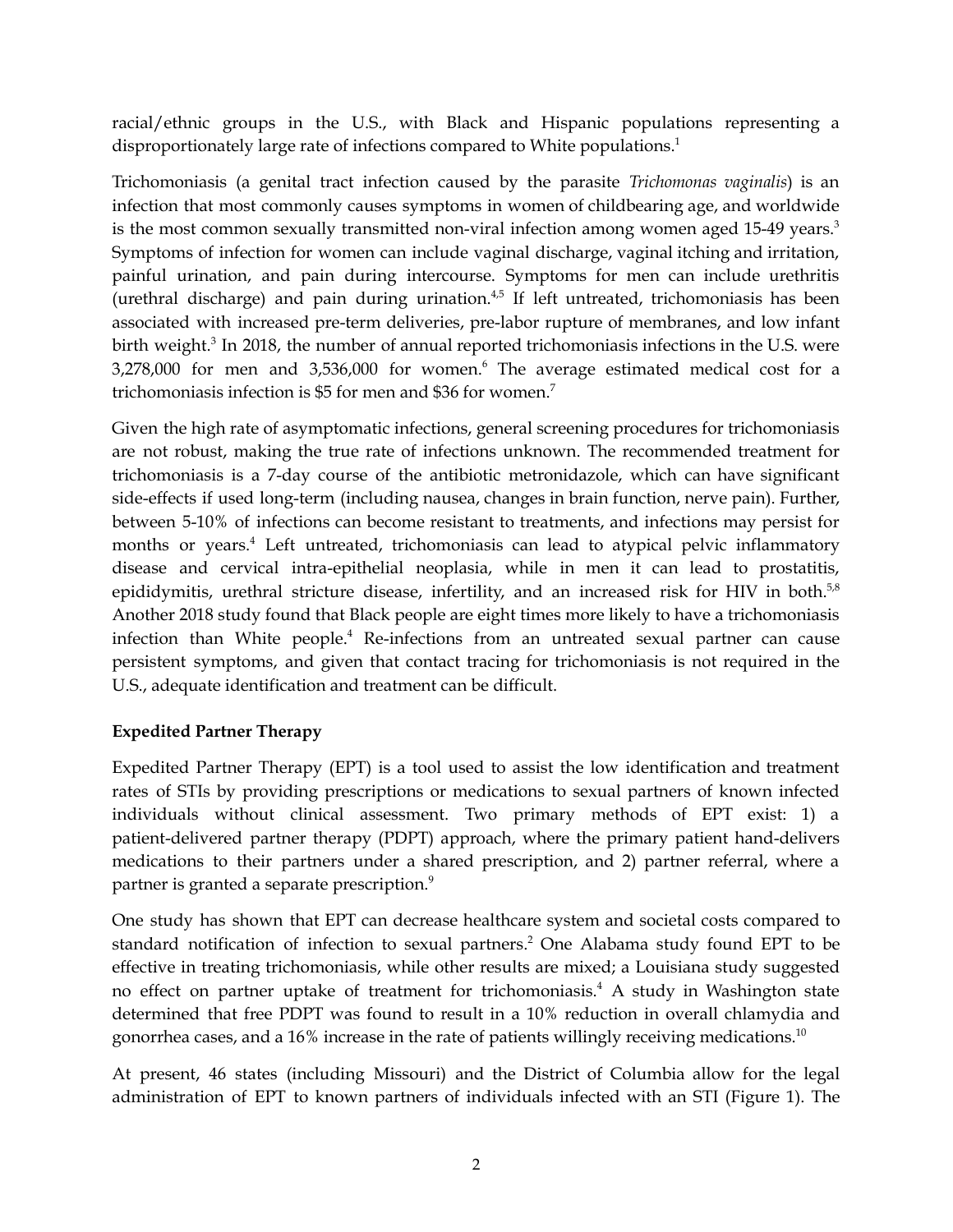remaining 4 states (AL, SD, KS, OK) have contradictory legal language since certain statutes require the clinical assessment or written prescription from a physician for treatment of any STI.<sup>11</sup> Further, five states (MD, NE, NM, OH, WI) and D.C. explicitly permit EPT for trichomoniasis. 11



**Figure 1: States where Expedited Partner Therapy is Legally Permissible.** States with documented laws allowing the administering of an expedited partner therapy program are in blue. States where the legality of EPT is in question are in green. Figure adapted from the Centers for Disease Control and Prevention.<sup>11</sup>

In Missouri, state law (RSMo [191.648](https://revisor.mo.gov/main/OneSection.aspx?section=191.648#:~:text=191.648.,for%20physicians%20utilizing%20%E2%80%94%20rulemaking%20authority.&text=Any%20licensed%20physician%20may%2C%20but,persons%20with%20chlamydia%20or%20gonorrhea.)) allows any licensed physician to utilize expedited partner therapies for the sexual partners of chlamydia and gonorrhea patients regardless of an established provider relationship. [House](https://house.mo.gov/Bill.aspx?bill=HB2386&year=2022&code=R) Bill 2386, introduced in the 2022 Missouri legislative session, modifies the law further to allow physicians to treat the sexual partners of trichomoniasis patients without a medical evaluation.

### **Other Considerations for Studying the Efficacy and Implementation of EPT**

A challenge to studying the effective administration of EPT is that scientific literature has been limited to gonorrhea and chlamydia patient research. Therefore, conclusions of efficacy of expedited partner therapy on trichomoniasis may not be known. <sup>9</sup> Further, most studies measure whether EPT prevents re-infection, but other metrics such as successful partner uptake of medications or community-level rates of reported STIs may also be useful to investigate. 9 Precisely determining whether a repeat infection occurred from the same sexual partner or different sex partners may also make the accurate measure of the EPT success rate difficult.<sup>9</sup> Certain characteristics make a patient more likely to seek EPT for their partners, which can skew research further. For example, patients who are in monogamous relationships, engaged in high-risk sexual behaviors, have higher education levels, or have a close relationship with their medical provider may be more likely to seek EPT. 2

Barriers to the successful application of EPT. One study showed that in a group of community pharmacists, less than half were aware they could prescribe medications under an EPT regimen.<sup>12</sup> Many states also do not require health insurance to cover EPT, which may impede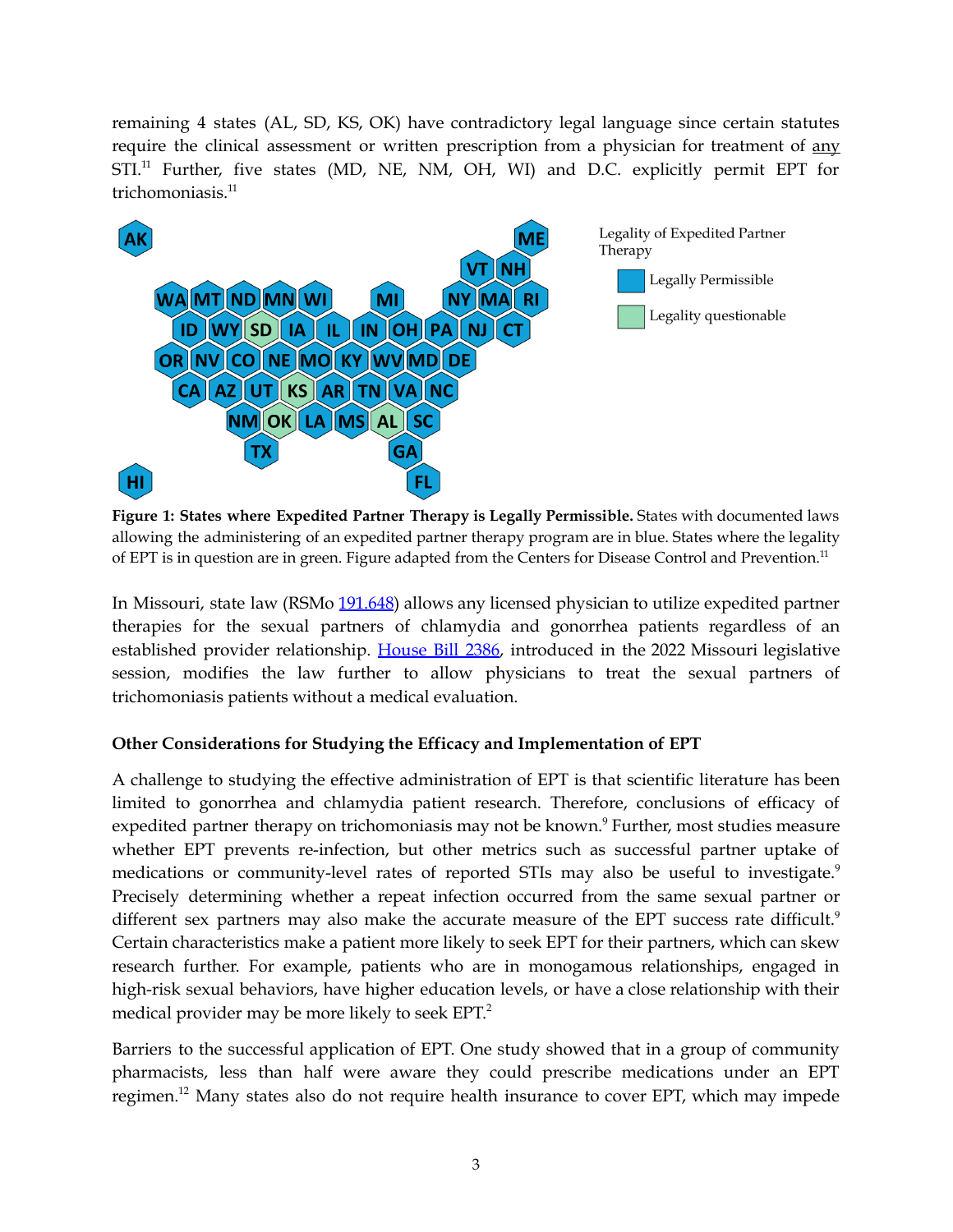the administration of EPT.<sup>4</sup> Prices for medications can be a barrier, particularly if they are paid for out-of-pocket; the estimated 2018 price in one study was \$52.71 for a course of gonorrhea antibiotics.<sup>12</sup> Patients have reported that they prefer to deliver the additional medication to their sexual partners, despite many states requiring a prescription to be filled (often by the partner) and paid before the partner is given medications, which can leave prescriptions unfilled. $^{2,9}$ 

Additional barriers cited include questioning of the legal status of EPT by pharmacists, missing the opportunity to counsel the patient's partner of the necessity to initiate treatment, and parental consent for underage patients. <sup>2</sup> Adolescent infections further complicate effective EPT administration, given that providers of underage patients may be mandated to report statutory rape in the process of filling prescriptions, which a patient may not consent to.<sup>2</sup> In jurisdictions where the legality of EPT may be questionable, local authorities have also deferred decisions on the appropriate administration of EPT to a professional licensing board. <sup>13</sup> One study has found that EPT administration for gonorrhea was significantly higher when state laws specifically allowed EPT administration and when professional state medical boards supported EPT.<sup>14</sup>

#### **References**

- 1. *Sexually Transmitted Infections (STIs): An Overview, Payment, and Coverage*, (2020). [<https://www.kff.org/womens-health-policy/fact-sheet/sexually-transmitted-infections-stis-an](https://www.kff.org/womens-health-policy/fact-sheet/sexually-transmitted-infections-stis-an-overview-payment-and-coverage/)[overview-payment-and-coverage/](https://www.kff.org/womens-health-policy/fact-sheet/sexually-transmitted-infections-stis-an-overview-payment-and-coverage/)>.
- 2. Hopson, L. M. & Opiola McCauley, S. (2017). Expedited Partner Therapy: A Review for the Pediatric Nurse Practitioner. *Journal of Pediatric Health Care* **31**, 525-535, doi:[https://doi.org/10.1016/j.pedhc.2017.01.001.](https://doi.org/10.1016/j.pedhc.2017.01.001)
- 3. Van Gerwen, O. *et al.* (2021). Trichomoniasis and adverse birth outcomes: a systematic review and meta-analysis. *BJOG: An International Journal of Obstetrics & Gynaecology* **128**, 1907-1915, doi:[https://doi.org/10.1111/1471-0528.16774.](https://doi.org/10.1111/1471-0528.16774)
- 4. Kissinger, P. J., Gerwen, O. T. V. & Muzny, C. A. (2021). Trichomoniasis. *Neglected Tropical Diseases-North America*, 131-155 (Springer).
- 5. Segura, S. E., Ramos-Rivera, G. & Suhrland, M. (2018). Educational Case: Infectious Diseases: Pathogenesis, Diagnosis, Treatment, and Prevention. *Acad Pathol* **5**, 2374289518794191-2374289518794191, doi:10.1177/2374289518794191.
- 6. Kumar, S., Chesson, H. W., Spicknall, I. H., Kreisel, K. M. & Gift, T. L. (2021). The Estimated Lifetime Medical Cost of Chlamydia, Gonorrhea, and Trichomoniasis in the United States, 2018. *Sex Transm Dis* **48**, 238-246, doi:10.1097/olq.0000000000001357.
- 7. Chesson, H. W. *et al.* (2021). The Estimated Direct Lifetime Medical Costs of Sexually Transmitted Infections Acquired in the United States in 2018. *Sex Transm Dis* **48**, 215-221, doi:10.1097/olq.0000000000001380.
- 8. Khan, A. *et al.* (2005). The prevalence of chlamydia, gonorrhea, and trichomonas in sexual partnerships: implications for partner notification and treatment. *Sexually transmitted diseases* **32**, 260-264, doi:10.1097/01.olq.0000161089.53411.cb.
- 9. Nemeth, S. V. & Schillinger, J. A. (2019). Overcoming the Challenges of Studying Expedited Partner Therapy in the Real World. *Sexually Transmitted Diseases* **46**.
- 10. Golden, M. R. *et al.* (2015). Uptake and population-level impact of expedited partner therapy (EPT) on Chlamydia trachomatis and Neisseria gonorrhoeae: the Washington State community-level randomized trial of EPT. *Plos Med* **12**, e1001777, doi:10.1371/journal.pmed.1001777.
- 11. *Legal Status of Expedited Partner Therapy (EPT)*, (2021). [<https://www.cdc.gov/std/ept/legal/default.htm>](https://www.cdc.gov/std/ept/legal/default.htm).